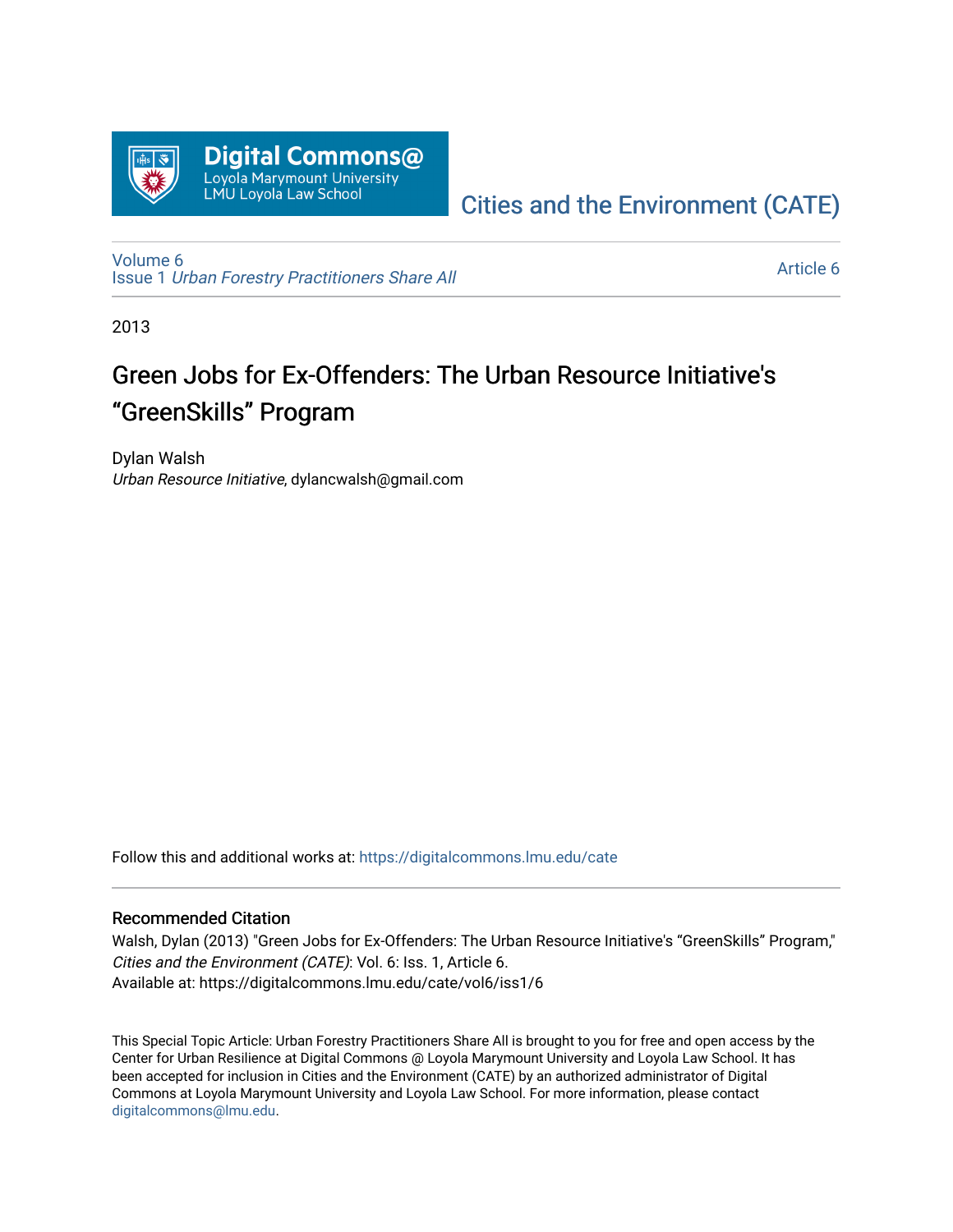### Green Jobs for Ex-Offenders: The Urban Resource Initiative's "GreenSkills" Program

In the fall of 2009, New Haven Mayor John Destefano vowed to plant 10,000 new trees across the city, a goal that will require the close cooperation of the Urban Resources Initiative (URI) for successful completion. Not long after, the Pew Center on the States released a report that found 43.3 percent of people released from prison in 2004 were reincarcerated within three years.

URI, connecting these two challenging figures, is working with the city to achieve its tree-planting goal through the development of a green jobs program to help ex-offenders transitioning from incarceration to gainful employment. This group is chronically overlooked on the job market, with unemployment rates topping 50 percent in some cases. Unemployment is considered one of the major drivers of recidivism. The green jobs program was designed to simultaneously address the costly urban problems of recidivism and sparse forest resources.

#### Keywords

green jobs, urban forestry, ex-offenders, incarceration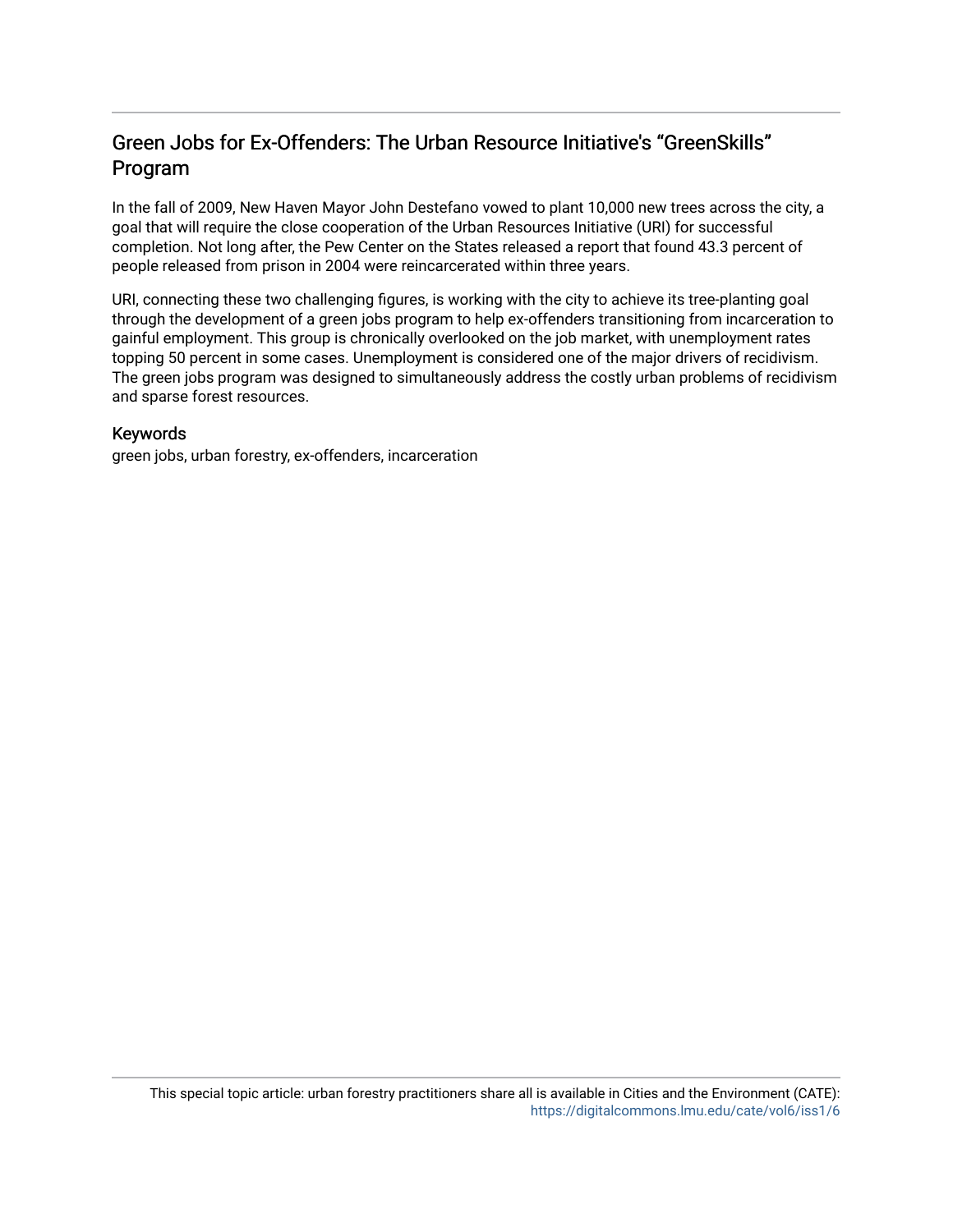In the fall of 2009, New Haven Mayor John DeStefano vowed to plant 10,000 new trees across the city, $<sup>1</sup>$  a goal that will require the close cooperation of the Urban Resources</sup> Initiative (URI) for successful completion. Not long after, the Pew Center on the States released a report that found 43.3 percent of people released from prison in 2004 were reincarcerated within three years. $<sup>2</sup>$ </sup>

URI, connecting these two challenging figures, is working with the city to achieve its tree-planting goal through the development of a green jobs program to help ex-offenders transitioning from incarceration to gainful employment. This group is chronically overlooked on the job market, with unemployment rates topping 50 percent in some cases.<sup>3</sup> Unemployment is considered one of the major drivers of recidivism. The green jobs program was designed to simultaneously address the costly urban problems of recidivism and sparse forest resources.

#### **Municipal/Nonprofit Collaboration**

Over the past 18 years, URI has worked closely with the City of New Haven, collaborating with our park agency to support volunteer tree plantings in the right-of-way and in city parks. Over these nearly two decades, our partnership has grown stronger and our work with the city has expanded—implementing a citywide street tree inventory conducted by volunteers, for instance. In 2010, the City selected URI to serve as the solesource contractor for all street tree plantings. We used this relationship to found GreenSkills, our green jobs program.

#### **Program and Strategy**

The GreenSkills program began as a partnership with local schools, providing treeplanting jobs, hourly wages, and an implicit environmental education for underserved New Haven teenagers. We expanded this program in 2010 to offer paid work for exoffenders and other vulnerable populations.

Our exclusive contract with New Haven, replacing the former fragmented jigsaw of RFPs, has proven to be the most economical and effective urban forestry management strategy for the city. Upon request, whether by the City or private citizens, URI procures and plants trees. The homeowners and organizations that have either requested or consented to the planting of each tree are given a brief tutorial on the steps required to maintain the tree's health. When the planting is completed, the stewardship becomes their responsibility.

The particular circumstances of URI—its longstanding relationship with the City of New Haven and the existing infrastructure of our GreenSkills green jobs program for teenagers—facilitated the creation and implementation of the ex-offenders program. However, any volunteer training program for the planting and maintenance of trees could be readily adapted to a similar purpose.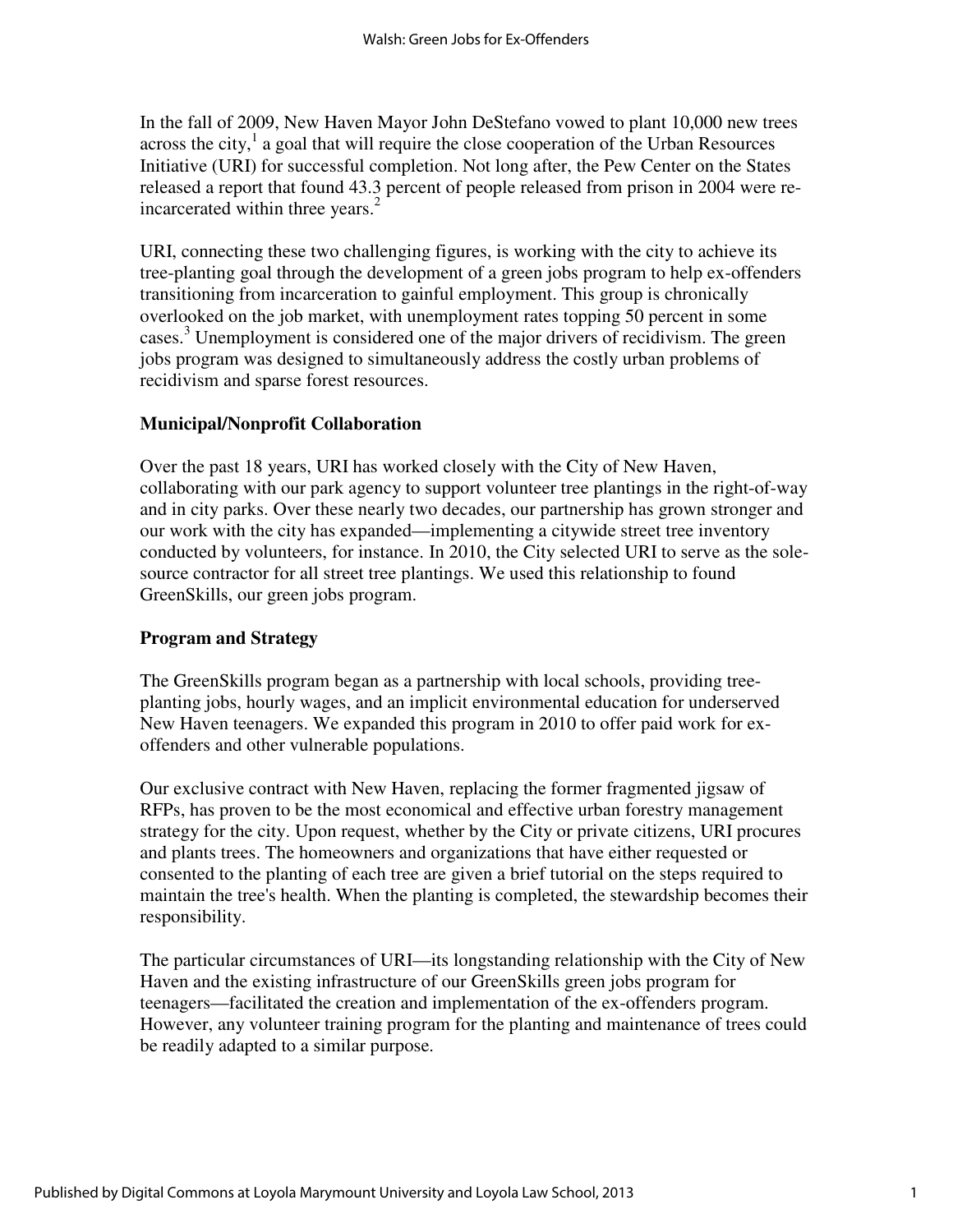One of the key components to building this green jobs program was creating strong partnerships with transitional jobs organizations. In one case, URI had already been working with a local drug rehabilitation center through our Community Greenspace program, which draws community support for the construction or management of local green spaces. In this case, inpatients provided weekly outdoor volunteer hours on the facility grounds and in the surrounding neighborhood. When New Haven announced its tree planting goals, this organization provided a natural partner, and URI reached out to build the green jobs program on top of existing volunteer work.

In other cases, we identified non-profits working on re-entry initiatives with whom we had never previously worked.

Having gained the cooperation of these nonprofits, URI created a full-time position to manage the GreenSkills program. At that point, URI had secured a contract with the City of New Haven to plant 1,000 trees in one year. This prospect helped to open funds for expansion of our GreenSkills program. URI worked with its new partner agencies to identify candidates for the planting positions, though at first URI had no part in the interview or selection process. Over the past three years, URI staff has started an informal interview process by talking with the team in advance.

The program started with two crews of six men. Each crew worked two days per week, eight hours per day, for ten weeks. This season we have two crews working two days per week, six hours per day; the fall will run nine weeks and the spring six weeks. We are also starting a pilot that will run for nine months, allowing the men to work through the fall, winter, and spring, in order to see if longer steady employment provides improved outcomes.

We generally recruit new workers each season, though there have been exceptions—for example, hiring one person for two consecutive seasons, and then bringing him on to be a supervisor for the third season. These decisions are made in tandem with the partner organization.

#### **Results, Lessons, and Challenges**

This work, because it addresses two problems, yields two outcomes that need to be measured. Determining the contribution of GreenSkills toward New Haven's 10,000-tree planting goal is a relatively straightforward challenge; URI only need track how many trees the men are able to plant during their employment. The other outcome we'd like to measure—how successfully does green jobs training reduce recidivism, and can planting trees influence the outlook and employability of ex-offenders?—is profoundly elusive.

With regard to the latter, URI has so far relied on exit interviews to determine the strengths and value of the program as it pertains to the workers. These interviews, while providing suggestions for administrative and logistical improvements, have also given insight into how a season of tree planting can affect those transitioning from prison back into society. For example, interviews showed appreciation because the work: